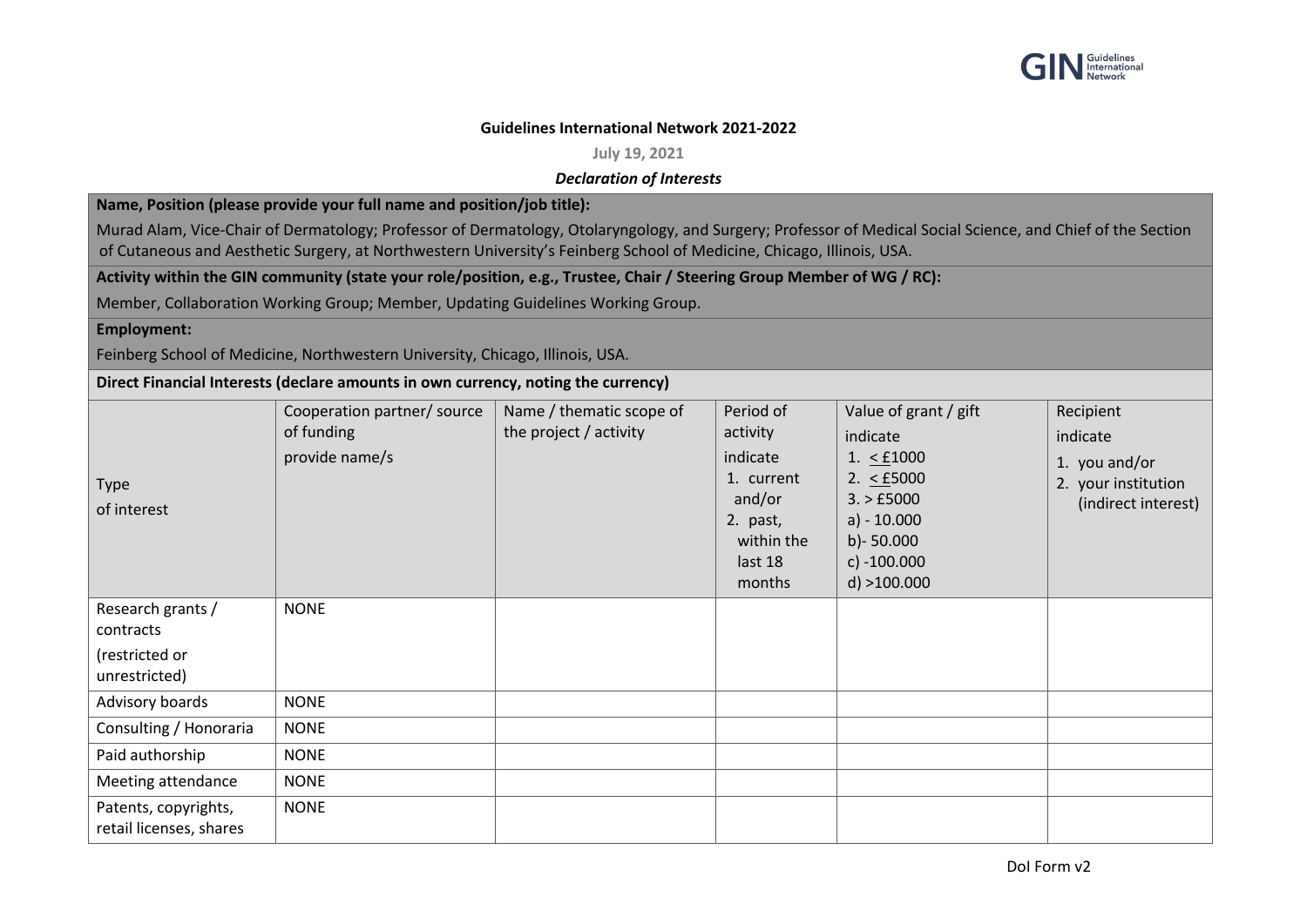

| Stock options, holdings <sup>1</sup>                                                                                                                                        | <b>NONE</b> |                                                                                                                                                                                                                                                                                                                                                                                                                                                                                                                                                                                                                                                                                                                                                                                                                                                                                                                                                                                                                                                                                                                                                       |  |  |  |  |  |  |
|-----------------------------------------------------------------------------------------------------------------------------------------------------------------------------|-------------|-------------------------------------------------------------------------------------------------------------------------------------------------------------------------------------------------------------------------------------------------------------------------------------------------------------------------------------------------------------------------------------------------------------------------------------------------------------------------------------------------------------------------------------------------------------------------------------------------------------------------------------------------------------------------------------------------------------------------------------------------------------------------------------------------------------------------------------------------------------------------------------------------------------------------------------------------------------------------------------------------------------------------------------------------------------------------------------------------------------------------------------------------------|--|--|--|--|--|--|
| <b>Indirect Interests</b>                                                                                                                                                   |             |                                                                                                                                                                                                                                                                                                                                                                                                                                                                                                                                                                                                                                                                                                                                                                                                                                                                                                                                                                                                                                                                                                                                                       |  |  |  |  |  |  |
| <b>Type</b>                                                                                                                                                                 |             | Additional information                                                                                                                                                                                                                                                                                                                                                                                                                                                                                                                                                                                                                                                                                                                                                                                                                                                                                                                                                                                                                                                                                                                                |  |  |  |  |  |  |
| of interest                                                                                                                                                                 |             |                                                                                                                                                                                                                                                                                                                                                                                                                                                                                                                                                                                                                                                                                                                                                                                                                                                                                                                                                                                                                                                                                                                                                       |  |  |  |  |  |  |
| Membership in a medical society/<br>professional association/advocacy<br>group<br>Scientific / academic interests                                                           |             | Vice President, American Society for Laser Medicine and Surgery; Vice-President, Illinois Dermatologic Society;<br>Member and Past President, American Society for Dermatologic Surgery; Member and Past Treasurer, Women's<br>Dermatologic Society; member of the Board of Directors, American Academy of Dermatology, the Association of<br>Professors of Dermatology, and the American Dermatological Association; past board member, American College of<br>Mohs Surgery, and the Noah Worcester Society; Dermatology Advisor to the American Medical Association-Current<br>Procedural Terminology Committee; member, Nonmelanoma Skin Cancer Panel of the National Comprehensive<br>Cancer Network; Delegate to the United States Pharmacopeia Convention; Voting Member on the General and Plastic<br>Surgery Devices Panel of the United States Food and Drug Administration (FDA); member of the Methods Group of<br>The Cochrane Skin - Core Outcome Set Initiative (CS-COUSIN); Vice-President, Blade and Light Society.<br>Dr. Alam's clinical practice includes the treatment of skin cancer, as well as cosmetic dermatology, and laser |  |  |  |  |  |  |
|                                                                                                                                                                             |             | surgery. Dr. Alam's research, which includes clinical trials and multicenter cohort studies, addresses the effectiveness,<br>side effects, and patient acceptance of different surgical and laser treatments. Dr. Alam has a particular interest in<br>evidence-based medicine, including the selection and measurement of outcomes. Under his direction, Northwestern<br>has been the coordinating site of DermBASE, a multicenter database for gathering data to improve skin cancer<br>treatment. Dr. Alam is the chair of the US-based IMPROVED group, which is developing internationally applicable core<br>outcome sets pertaining to skin cancer and other dermatologic conditions. He is also the director of CISTERN, an<br>international collaboration for the development of clinical practice guidelines for invasive soft-tissue tumors.                                                                                                                                                                                                                                                                                                |  |  |  |  |  |  |
| Other                                                                                                                                                                       |             |                                                                                                                                                                                                                                                                                                                                                                                                                                                                                                                                                                                                                                                                                                                                                                                                                                                                                                                                                                                                                                                                                                                                                       |  |  |  |  |  |  |
| Is there any other aspect of your background or present circumstances not addressed above that might be perceived as affecting your objectivity or<br>independence?<br>None |             |                                                                                                                                                                                                                                                                                                                                                                                                                                                                                                                                                                                                                                                                                                                                                                                                                                                                                                                                                                                                                                                                                                                                                       |  |  |  |  |  |  |
| To be filled in by Reviewer<br>Judgment (no conflict or low relevance/seriousness or high relevance/seriousness):<br>Comments:                                              |             |                                                                                                                                                                                                                                                                                                                                                                                                                                                                                                                                                                                                                                                                                                                                                                                                                                                                                                                                                                                                                                                                                                                                                       |  |  |  |  |  |  |

<sup>&</sup>lt;sup>1</sup> Does not apply to managed funds